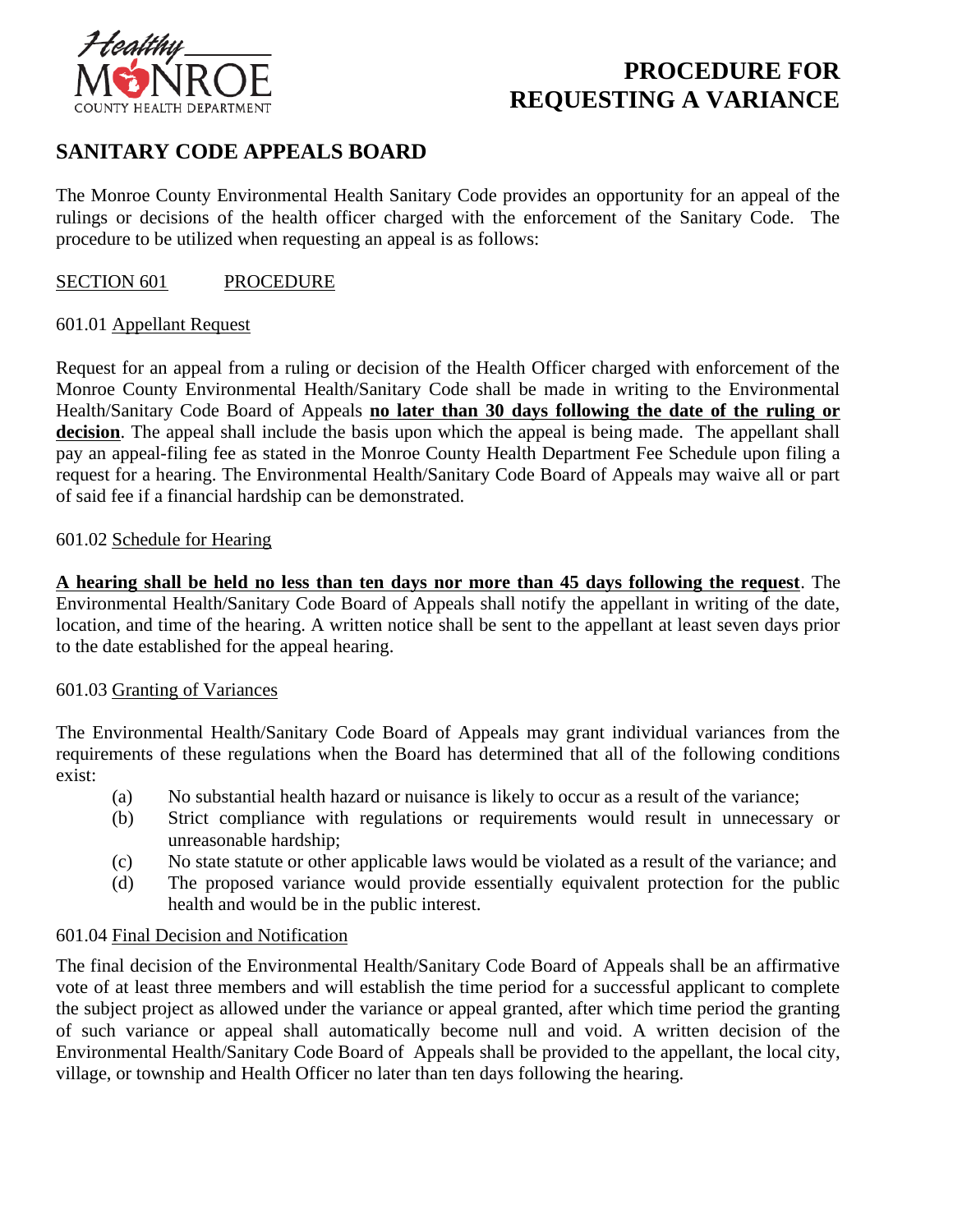#### **MONROE COUNTY HEALTH DEPARTMENT ENVIRONMENTAL HEALTH DIVISION** 2353 S. CUSTER ROAD, MONROE, MI 48161 (734) 240-7900 (Office) \*\* (734) 240-7948 (Fax)

## *NOTE TO POTENTIAL APPELLANT:*

*The Sanitary Code Appeals Board Hearing Process can be confusing. Contact the Office Manager at (734) 240- 7917 to schedule an appointment to pick up an appeals packet and review your information. Most importantly, this meeting will determine that you do, in fact, have a basis for your request for a hearing.*

*After you have completed the packet, call (734) 240-7917 to schedule an appointment with the Office Manager for FINAL review of the completed documentation.*

## **REQUEST FOR HEARING**

#### *APPLICANT INFO*:

Name of Applicant:

Address of Applicant:

Phone Number of Applicant:

Owner's Name, Address & Phone Number (if different from Applicant):

#### *PROPERTY INFO:*

| Township:                                               | Road:                                                 |  |  |
|---------------------------------------------------------|-------------------------------------------------------|--|--|
| Located Between:<br><b>AND</b>                          | <b>Property Identification Number:</b>                |  |  |
| Proposed Use:                                           | <b>Current Zoning Classification:</b>                 |  |  |
| Lot Size & Dimensions:<br><b>ACRES</b>                  | FRONTAGE<br><b>DEPTH</b><br>$\boldsymbol{\mathrm{x}}$ |  |  |
| Date of Denial:                                         | Other<br>Site Assessment<br>Permit                    |  |  |
| Denial Based on Section of Monroe County Sanitary Code: |                                                       |  |  |

\_\_\_\_\_\_\_\_\_\_\_\_\_\_\_\_\_\_\_\_\_\_\_\_\_\_\_\_\_\_\_\_\_\_\_\_\_\_\_\_\_\_\_\_\_\_\_\_\_\_\_\_\_\_\_\_\_\_\_\_\_\_\_\_\_\_\_\_\_\_\_ \_\_\_\_\_\_\_\_\_\_\_\_\_\_\_\_\_\_\_\_\_\_\_\_\_\_\_\_\_\_\_\_\_\_\_\_\_\_\_\_\_\_\_\_\_\_\_\_\_\_\_\_\_\_\_\_\_\_\_\_\_\_\_\_\_\_\_\_\_\_\_\_ \_\_\_\_\_\_\_\_\_\_\_\_\_\_\_\_\_\_\_\_\_\_\_\_\_\_\_\_\_\_\_\_\_\_\_\_\_\_\_\_\_\_\_\_\_\_\_\_\_\_\_\_\_\_\_\_\_\_\_\_\_\_\_\_\_\_\_\_\_\_\_\_ \_\_\_\_\_\_\_\_\_\_\_\_\_\_\_\_\_\_\_\_\_\_\_\_\_\_\_\_\_\_\_\_\_\_\_\_\_\_\_\_\_\_\_\_\_\_\_\_\_\_\_\_\_\_\_\_\_\_\_\_\_\_\_\_\_\_\_\_\_\_\_\_ \_\_\_\_\_\_\_\_\_\_\_\_\_\_\_\_\_\_\_\_\_\_\_\_\_\_\_\_\_\_\_\_\_\_\_\_\_\_\_\_\_\_\_\_\_\_\_\_\_\_\_\_\_\_\_\_\_\_\_\_\_\_\_\_\_\_\_\_\_\_\_\_  $\overline{a_1}$  ,  $\overline{a_2}$  ,  $\overline{a_3}$  ,  $\overline{a_4}$  ,  $\overline{a_5}$  ,  $\overline{a_6}$  ,  $\overline{a_7}$  ,  $\overline{a_8}$  ,  $\overline{a_9}$  ,  $\overline{a_9}$  ,  $\overline{a_9}$  ,  $\overline{a_9}$  ,  $\overline{a_9}$  ,  $\overline{a_9}$  ,  $\overline{a_9}$  ,  $\overline{a_9}$  ,  $\overline{a_9}$  ,  $\overline{a_1}$  ,  $\overline{a_2}$  ,  $\overline{a_3}$  ,  $\overline{a_4}$  ,  $\overline{a_5}$  ,  $\overline{a_6}$  ,  $\overline{a_7}$  ,  $\overline{a_8}$  ,  $\overline{a_9}$  ,  $\overline{a_9}$  ,  $\overline{a_9}$  ,  $\overline{a_9}$  ,  $\overline{a_9}$  ,  $\overline{a_9}$  ,  $\overline{a_9}$  ,  $\overline{a_9}$  ,  $\overline{a_9}$  ,  $\overline{a_1}$  ,  $\overline{a_2}$  ,  $\overline{a_3}$  ,  $\overline{a_4}$  ,  $\overline{a_5}$  ,  $\overline{a_6}$  ,  $\overline{a_7}$  ,  $\overline{a_8}$  ,  $\overline{a_9}$  ,  $\overline{a_9}$  ,  $\overline{a_9}$  ,  $\overline{a_9}$  ,  $\overline{a_9}$  ,  $\overline{a_9}$  ,  $\overline{a_9}$  ,  $\overline{a_9}$  ,  $\overline{a_9}$  , \_\_\_\_\_\_\_\_\_\_\_\_\_\_\_\_\_\_\_\_\_\_\_\_\_\_\_\_\_\_\_\_\_\_\_\_\_\_\_\_\_\_\_\_\_\_\_\_\_\_\_\_\_\_\_\_\_\_\_\_\_\_\_\_\_\_\_\_\_\_\_\_

## 1. Other pertinent information:

\_\_\_\_\_\_\_\_\_\_\_\_\_\_\_\_\_ LOCATION: \_\_\_\_\_\_\_\_\_\_\_\_\_\_\_\_\_\_\_\_\_\_\_\_\_\_\_\_\_\_\_\_\_\_\_\_\_\_\_\_ TOWNSHIP: \_\_\_\_\_\_\_\_\_\_\_\_\_\_\_\_\_\_\_\_\_\_\_\_\_\_\_\_\_\_\_\_\_\_\_\_ APPEAL NO:

APPEAL NO:

**TOWNSHIP:** 

LOCATION

| FEE:                |  |
|---------------------|--|
| <b>RECEIPT NO.:</b> |  |
| DATE:               |  |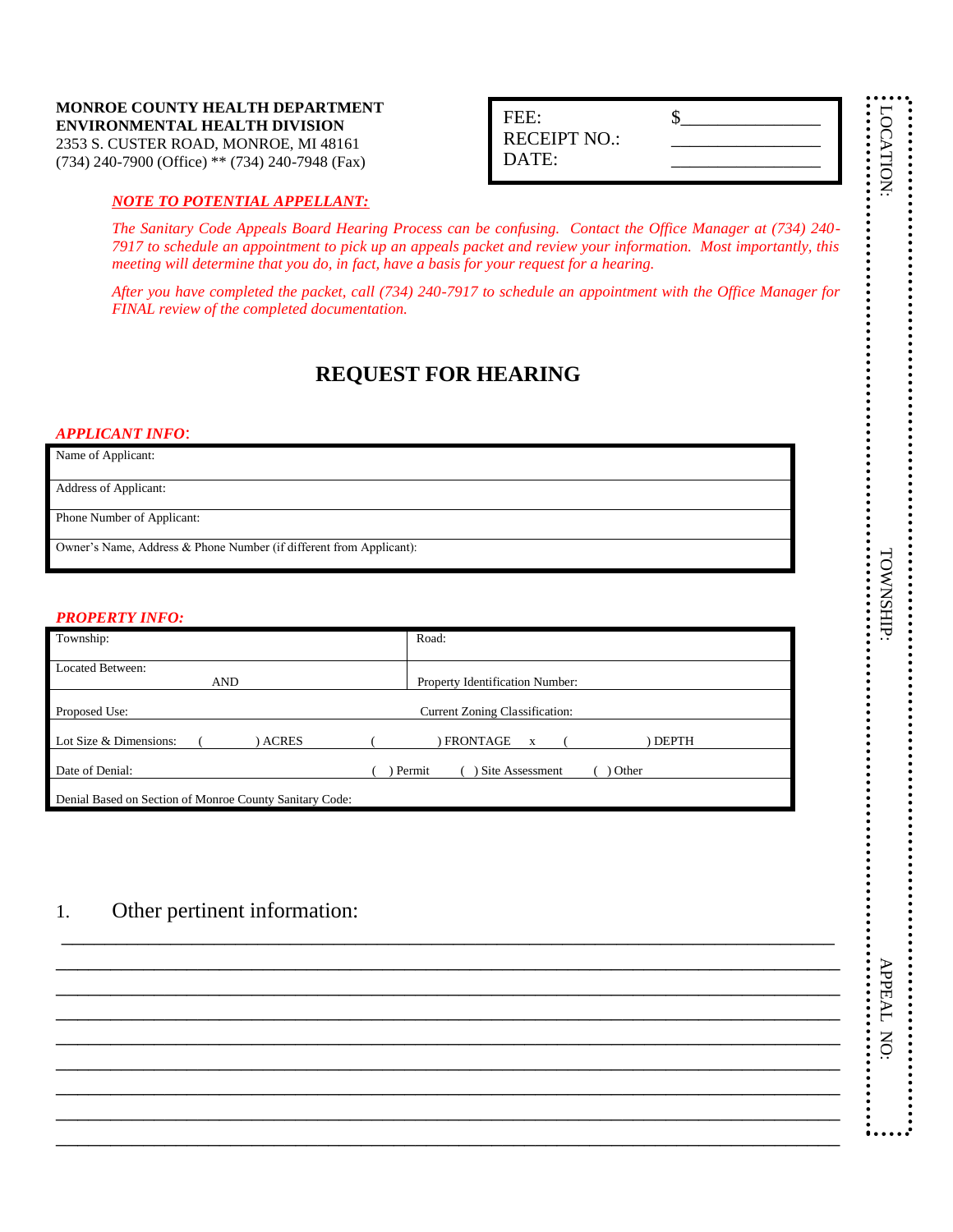- 2. Prepare a Site plan (drawn to scale using the scale below) **to include ALL of the following**:
	- a. Dimensions of property
	- b. Location of proposed house
	- c. Location of proposed system **AND** replacement system
	- d. Roads i.e., name
	- e. Property lines
	- f. Direction arrow north
	- g. Location of well (proposed)
	- h. Location of drains on property and name of same
	- i. Is site in the flood plain? If yes, map required
	- j. Relationship of proposed septic to neighbor's well and septic system within 500 feet of parcel
	- $\overrightarrow{k}$ . Address of neighboring homes

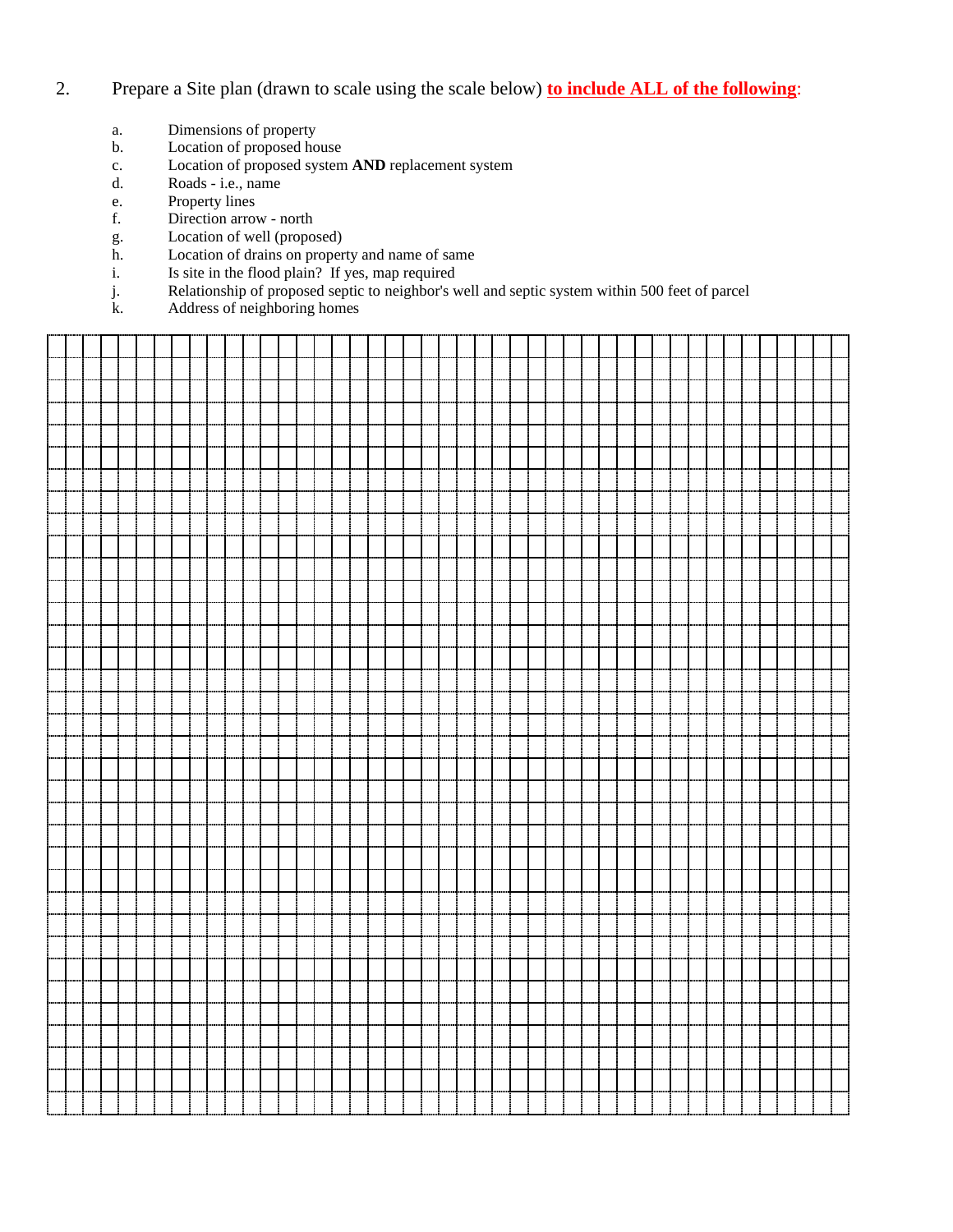Explain in detail basis of appeal:

I hereby request a hearing before the Sanitary Code Appeals Board as per the requirements of Chapter VI of the Monroe County Sanitary Code and have paid the necessary fee.

G:APPEALS/Appeals Packet 2007.doc